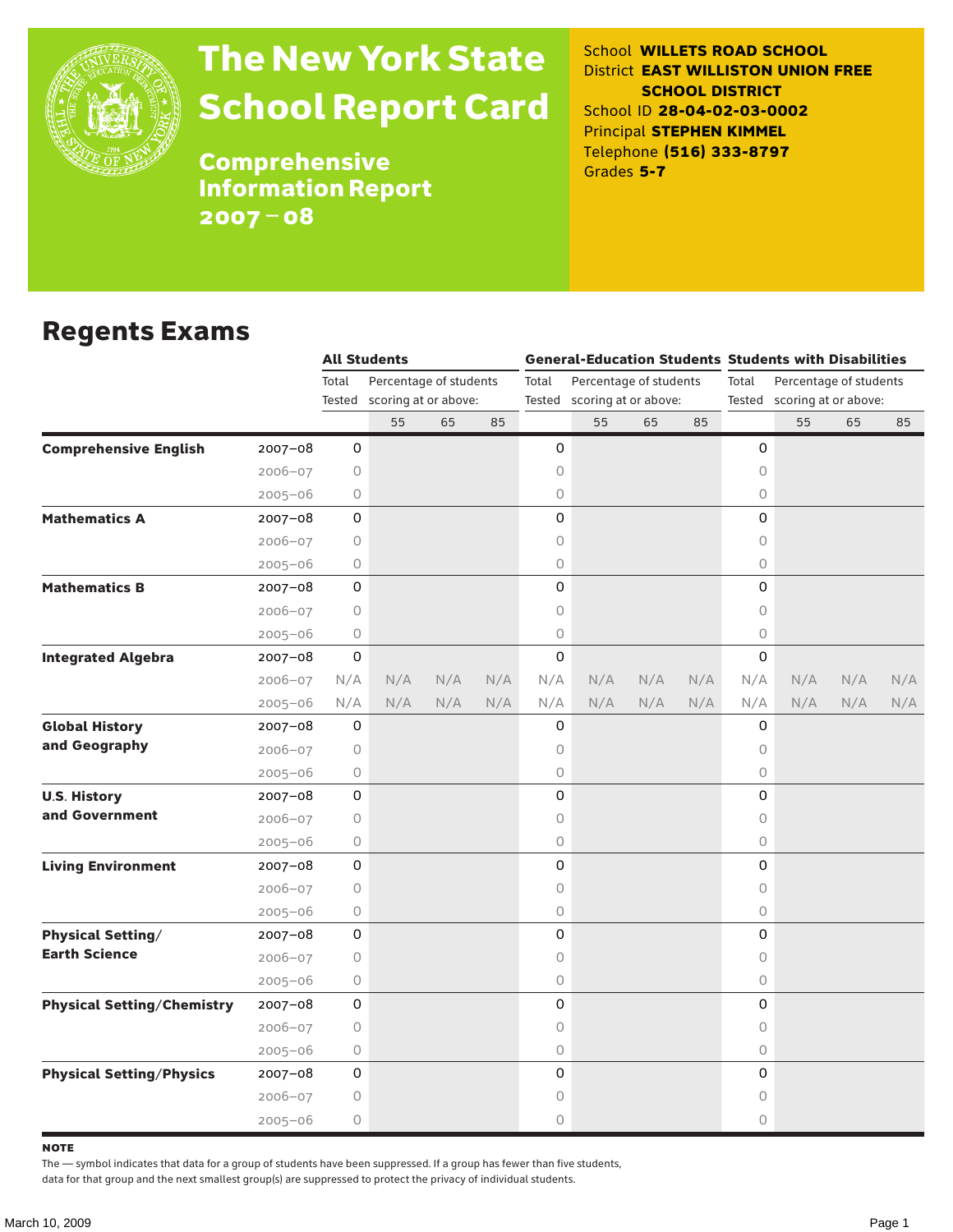School ID 28-04-02-03-0002

School **WILLETS ROAD SCHOOL**<br>School ID 28-04-02-03-0002<br>**DISTRICT** DISTRICT

### New York State English as a Second Language Achievement Test (NYSESLAT)

|                  |             | <b>All Students</b> |                                   |                             |     | <b>General-Education Students</b> |                |  |                                                                  |  | <b>Students with Disabilities</b> |                |                                                                  |                     |  |       |  |
|------------------|-------------|---------------------|-----------------------------------|-----------------------------|-----|-----------------------------------|----------------|--|------------------------------------------------------------------|--|-----------------------------------|----------------|------------------------------------------------------------------|---------------------|--|-------|--|
|                  |             | Total               | Tested in each performance level: | Percent of students scoring |     |                                   | Total          |  | Percent of students scoring<br>Tested in each performance level: |  |                                   | Total          | Percent of students scoring<br>Tested in each performance level: |                     |  |       |  |
|                  |             |                     |                                   | Begin. Interm. Adv.         |     | Prof.                             |                |  | Begin. Interm. Adv.                                              |  | Prof.                             |                |                                                                  | Begin. Interm. Adv. |  | Prof. |  |
| <b>Listening</b> | 2007-08     | 0                   |                                   |                             |     |                                   | 0              |  |                                                                  |  |                                   | 0              |                                                                  |                     |  |       |  |
| and Speaking     | $2006 - 07$ | 0                   |                                   |                             |     |                                   | 0              |  |                                                                  |  |                                   | 0              |                                                                  |                     |  |       |  |
| $(Grades K-1)$   | $2005 - 06$ | 0                   |                                   |                             |     |                                   | 0              |  |                                                                  |  |                                   | 0              |                                                                  |                     |  |       |  |
| <b>Reading</b>   | $2007 - 08$ | 0                   |                                   |                             |     |                                   | 0              |  |                                                                  |  |                                   | 0              |                                                                  |                     |  |       |  |
| and Writing      | $2006 - 07$ | 0                   |                                   |                             |     |                                   | $\circ$        |  |                                                                  |  |                                   | 0              |                                                                  |                     |  |       |  |
| $(Grades K-1)$   | $2005 - 06$ | 0                   |                                   |                             |     |                                   | $\circ$        |  |                                                                  |  |                                   | 0              |                                                                  |                     |  |       |  |
| <b>Listening</b> | $2007 - 08$ | 0                   |                                   |                             |     |                                   | 0              |  |                                                                  |  |                                   | 0              |                                                                  |                     |  |       |  |
| and Speaking     | $2006 - 07$ | 0                   |                                   |                             |     |                                   | 0              |  |                                                                  |  |                                   | $\circ$        |                                                                  |                     |  |       |  |
| $(Grades 2-4)$   | $2005 - 06$ | 0                   |                                   |                             |     |                                   | $\bigcirc$     |  |                                                                  |  |                                   | $\circ$        |                                                                  |                     |  |       |  |
| <b>Reading</b>   | $2007 - 08$ | 0                   |                                   |                             |     |                                   | 0              |  |                                                                  |  |                                   | 0              |                                                                  |                     |  |       |  |
| and Writing      | $2006 - 07$ | 0                   |                                   |                             |     |                                   | $\circ$        |  |                                                                  |  |                                   | $\circ$        |                                                                  |                     |  |       |  |
| (Grades $2-4$ )  | $2005 - 06$ | 0                   |                                   |                             |     |                                   | 0              |  |                                                                  |  |                                   | 0              |                                                                  |                     |  |       |  |
| Listening        | $2007 - 08$ | 4                   |                                   |                             |     |                                   | $\overline{c}$ |  |                                                                  |  |                                   | 2              |                                                                  |                     |  |       |  |
| and Speaking     | $2006 - 07$ | 11                  | 0%                                | 9%                          | 18% | 73%                               | 8              |  |                                                                  |  |                                   | 3              |                                                                  |                     |  |       |  |
| $(Grades 5-6)$   | $2005 - 06$ | 6                   | $0\%$                             | 17%                         | 17% | 67%                               | 4              |  |                                                                  |  | $\overline{\phantom{0}}$          | 2              |                                                                  |                     |  |       |  |
| <b>Reading</b>   | $2007 - 08$ | 4                   |                                   |                             |     | -                                 | $\overline{c}$ |  |                                                                  |  | -                                 | 2              |                                                                  |                     |  |       |  |
| and Writing      | $2006 - 07$ | 11                  | 0%                                | 18%                         | 27% | 55%                               | 8              |  |                                                                  |  |                                   | 3              |                                                                  |                     |  |       |  |
| $(Grades 5-6)$   | $2005 - 06$ | 6                   | $0\%$                             | 17%                         | 50% | 33%                               | 4              |  |                                                                  |  | $\overline{\phantom{0}}$          | $\overline{2}$ |                                                                  |                     |  |       |  |
| <b>Listening</b> | $2007 - 08$ | 3                   |                                   |                             |     | $\overline{\phantom{0}}$          | $\mathbf{1}$   |  |                                                                  |  |                                   | 2              |                                                                  |                     |  |       |  |
| and Speaking     | $2006 - 07$ | 0                   |                                   |                             |     |                                   | $\circ$        |  |                                                                  |  |                                   | $\circ$        |                                                                  |                     |  |       |  |
| (Grades $7-8$ )  | $2005 - 06$ | 2                   |                                   |                             |     |                                   | 1              |  |                                                                  |  |                                   | 1              |                                                                  |                     |  |       |  |
| <b>Reading</b>   | $2007 - 08$ | 3                   |                                   |                             |     | $\overline{\phantom{0}}$          | $\mathbf 1$    |  |                                                                  |  | $\overline{\phantom{0}}$          | $\overline{c}$ |                                                                  |                     |  |       |  |
| and Writing      | $2006 - 07$ | 0                   |                                   |                             |     |                                   | $\circ$        |  |                                                                  |  |                                   | 0              |                                                                  |                     |  |       |  |
| (Grades $7-8$ )  | $2005 - 06$ | 2                   |                                   |                             |     |                                   | $\mathbf 1$    |  |                                                                  |  |                                   | 1              |                                                                  |                     |  |       |  |
| <b>Listening</b> | $2007 - 08$ | 0                   |                                   |                             |     |                                   | 0              |  |                                                                  |  |                                   | 0              |                                                                  |                     |  |       |  |
| and Speaking     | $2006 - 07$ | 0                   |                                   |                             |     |                                   | $\circ$        |  |                                                                  |  |                                   | $\circ$        |                                                                  |                     |  |       |  |
| $(Grades g-12)$  | $2005 - 06$ | 0                   |                                   |                             |     |                                   | $\bigcirc$     |  |                                                                  |  |                                   | 0              |                                                                  |                     |  |       |  |
| <b>Reading</b>   | $2007 - 08$ | 0                   |                                   |                             |     |                                   | 0              |  |                                                                  |  |                                   | 0              |                                                                  |                     |  |       |  |
| and Writing      | $2006 - 07$ | 0                   |                                   |                             |     |                                   | 0              |  |                                                                  |  |                                   | 0              |                                                                  |                     |  |       |  |
| $(Grades g-12)$  | $2005 - 06$ | 0                   |                                   |                             |     |                                   | 0              |  |                                                                  |  |                                   | 0              |                                                                  |                     |  |       |  |

#### **NOTE**

The — symbol indicates that data for a group of students have been suppressed. If a group has fewer than five students,

data for that group and the next smallest group(s) are suppressed to protect the privacy of individual students.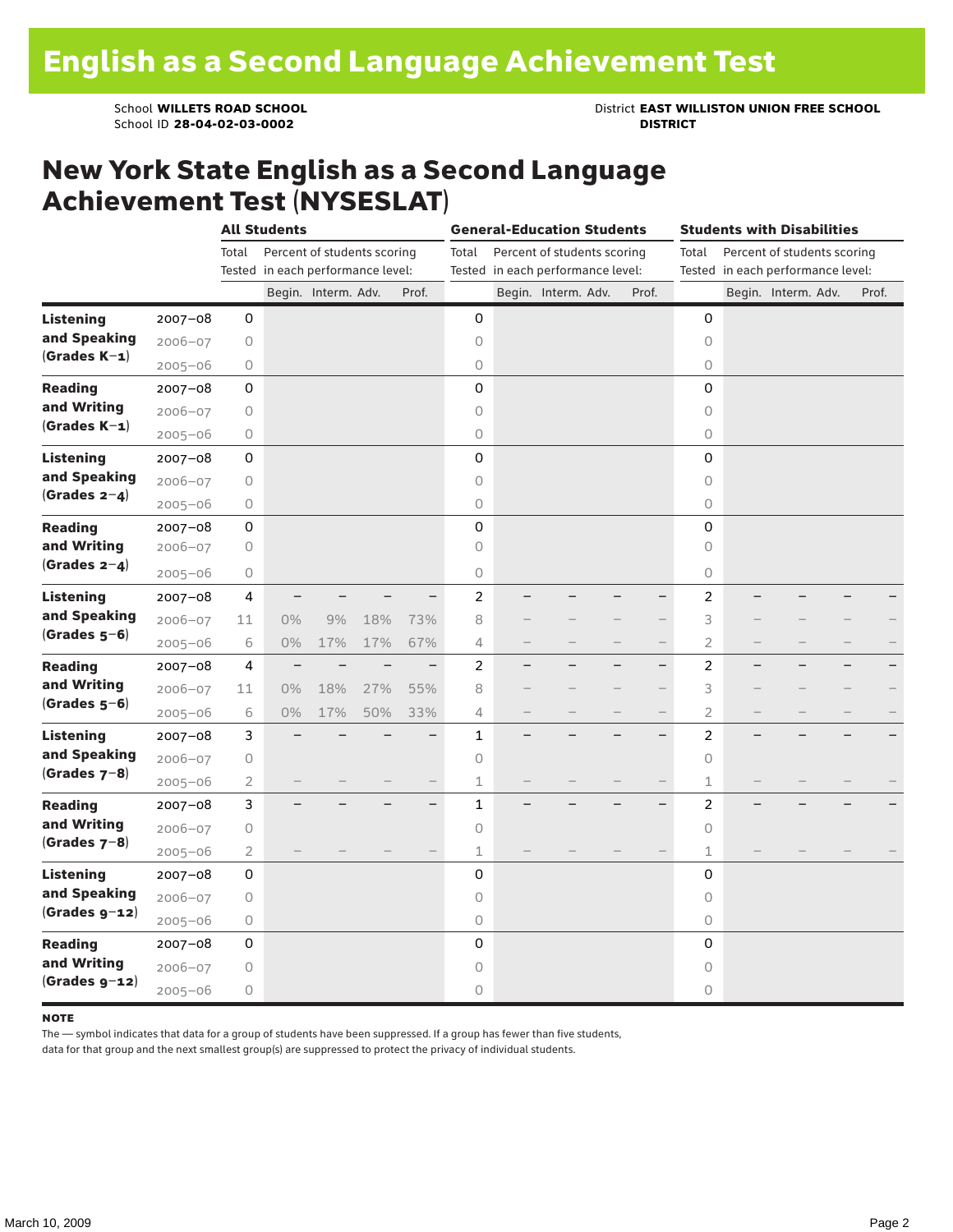School ID **28-04-02-03-0002 DISTRICT**

# Elementary/Middle-Level Social Studies 2007–08

|                                   | <b>All Students</b>                                         |    |    |     |     |       | <b>General-Education Students</b>                  | <b>Students with Disabilities</b>                           |     |     |    |    |    |     |                |
|-----------------------------------|-------------------------------------------------------------|----|----|-----|-----|-------|----------------------------------------------------|-------------------------------------------------------------|-----|-----|----|----|----|-----|----------------|
|                                   | Percentage of students<br>Total<br>Tested scoring at level: |    |    |     |     | Total | Percentage of students<br>Tested scoring at level: | Percentage of students<br>Total<br>Tested scoring at level: |     |     |    |    |    |     |                |
|                                   |                                                             |    |    | 3   | 4   |       |                                                    |                                                             |     |     |    |    |    |     | $\overline{4}$ |
| <b>Elementary</b><br><b>Level</b> | 158                                                         | 0% | 0% | 45% | 55% | 140   | 0%                                                 | 0%                                                          | 42% | 58% | 18 | 0% | 0% | 67% | 33%            |
| <b>Middle Level</b>               |                                                             |    |    |     |     | 0     |                                                    |                                                             |     |     | 0  |    |    |     |                |

#### 2004 Total Cohort Performance on Regents Exams After Four Years

|                                        | <b>All Students</b> |                                                 |  |              |  | <b>General-Education Students</b> |                                                 |  |              |  |                  | <b>Students with Disabilities</b>  |  |                    |  |  |
|----------------------------------------|---------------------|-------------------------------------------------|--|--------------|--|-----------------------------------|-------------------------------------------------|--|--------------|--|------------------|------------------------------------|--|--------------------|--|--|
|                                        | Cohort<br>Enrollm   | Percentage of<br>students scoring:<br>$55 - 64$ |  | 65-84 85-100 |  | Coho<br>$\circ$<br>ᇛ              | Percentage of<br>students scoring:<br>$55 - 64$ |  | 65-84 85-100 |  | Cohor<br>ò,<br>문 | Percentage of<br>students scoring: |  | 55-64 65-84 85-100 |  |  |
| <b>Global History</b><br>and Geography | 0                   |                                                 |  |              |  | 0                                 |                                                 |  |              |  | 0                |                                    |  |                    |  |  |
| <b>U.S. History</b><br>and Government  | 0                   |                                                 |  |              |  | $\Omega$                          |                                                 |  |              |  | 0                |                                    |  |                    |  |  |
| <b>Science</b>                         | 0                   |                                                 |  |              |  | $\Omega$                          |                                                 |  |              |  | 0                |                                    |  |                    |  |  |

# New York State Alternate Assessments (NYSAA) 2007–08

|                         |              | <b>All Students</b>                            |               |   |   |  |  |  |  |  |  |  |
|-------------------------|--------------|------------------------------------------------|---------------|---|---|--|--|--|--|--|--|--|
|                         | Total        | Number of students scoring<br>Tested at Level: |               |   |   |  |  |  |  |  |  |  |
|                         |              | 1                                              | $\mathcal{P}$ | 3 | 4 |  |  |  |  |  |  |  |
| <b>Elementary Level</b> |              |                                                |               |   |   |  |  |  |  |  |  |  |
| Social Studies          | $\mathbf{1}$ |                                                |               |   |   |  |  |  |  |  |  |  |
| <b>Middle Level</b>     |              |                                                |               |   |   |  |  |  |  |  |  |  |
| Social Studies          | O            |                                                |               |   |   |  |  |  |  |  |  |  |
| <b>Secondary Level</b>  |              |                                                |               |   |   |  |  |  |  |  |  |  |
| English Language Arts   | O            |                                                |               |   |   |  |  |  |  |  |  |  |
| <b>Mathematics</b>      | O            |                                                |               |   |   |  |  |  |  |  |  |  |
| <b>Social Studies</b>   | O            |                                                |               |   |   |  |  |  |  |  |  |  |
| Science                 | O            |                                                |               |   |   |  |  |  |  |  |  |  |

The New York State Alternate Assessment (NYSAA) is for students with severe cognitive disabilities. Results for students taking the NYSAA in English language arts, mathematics, and science at the elementary and middle levels are available in the *Accountability and Overview Report* part of *The New York State Report Card*.

The — symbol indicates that data for a group of students have been suppressed. If a group has fewer than five students, data for that group and the next smallest group(s) are suppressed to protect the privacy of individual students.

**NOTE**